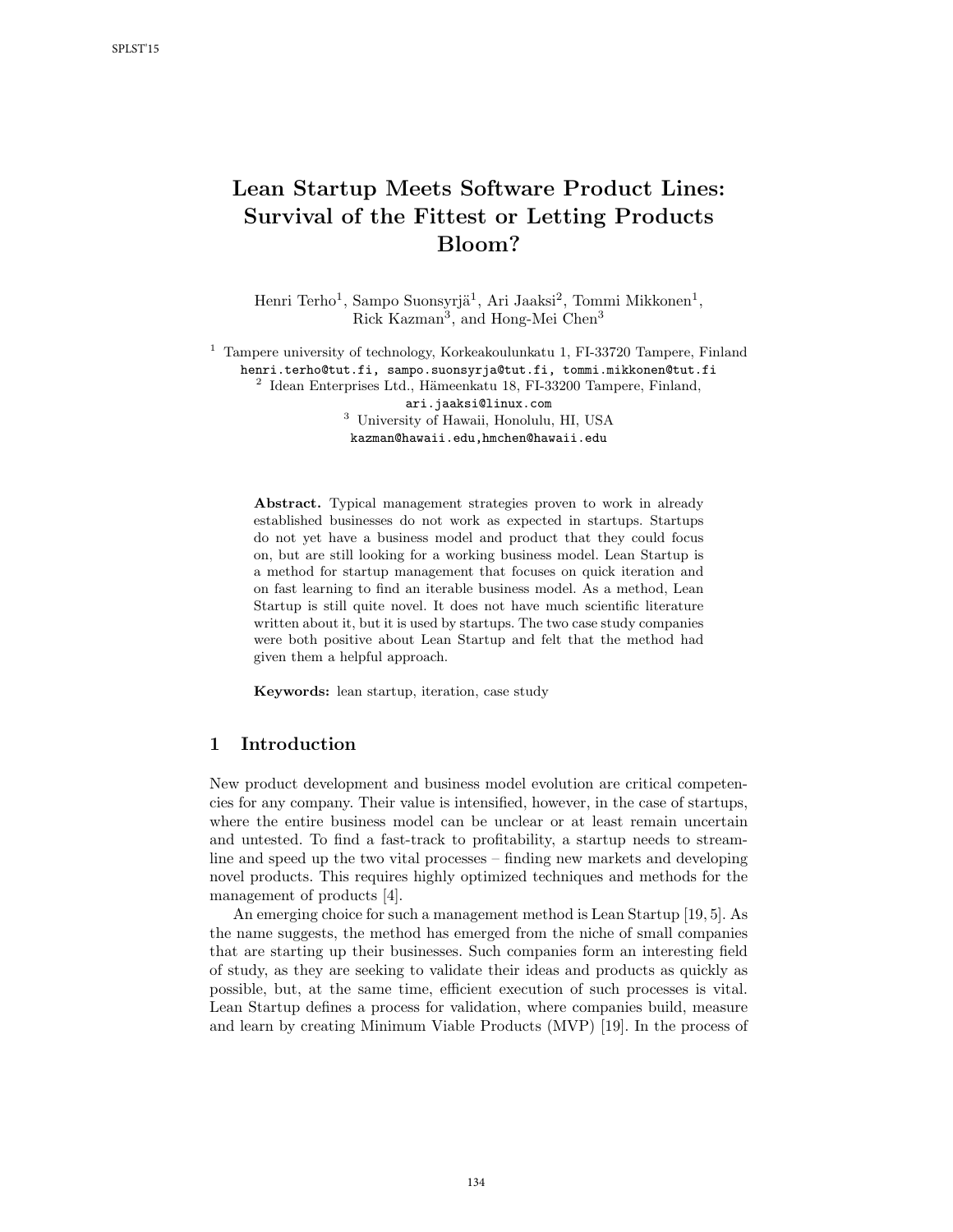getting to a finalized product, companies might go through a number of different MVPs. Depending on the company, these MVPs might share characteristics, build on common tools and technologies, or aim at the same market.

Efficient, rapid development of new products has long been a desire for most software organizations, and there have been other attempts to manage families of related products, such as Software Product Lines (SPL). Similarly to Lean Startup, SPLs promise increased productivity and reduced time-to-market [24], in the context of SPLs achieved by reusing common core assets for building families of related software products. Although the initial development of reusable software and a common product-line architecture requires additional up-front effort, this effort will later be more than compensated over time. For example, maintenance and evolution of the different products in the SPL can be centrally planned and coherently staged.

As Lean Startup and Software Product Lines have some similar goals, we have decided to analyze their commonalities and differences. After we first consider the background and relationships of these two concepts, we provide an empirical study, where we investigate how two Finnish software startups have implemented Lean Startup in their software development. In particular, we analyze how multiple MVPs developed by these companies compare to an SPL, and whether we could use the established body of knowledge regarding SPLs to analyze Lean Startup's MVP development practices to avoid some of its known risks.

The main research questions we have formulated for this paper are listed as follows:

- RQ1: What parallels can be drawn between SPLs and Lean Startup?
- RQ2: How did the case companies use the Lean Startup method in their software development?
- RQ3: What kind of similarities are there between the outcomes experienced by the case companies and can we relate these to the similarities (and differences) between SPLs and Lean Startup?

The rest of this paper is structured as follows. In Section 2 we go through the theory of SPLs and Lean Startup. We also place particular focus on the MVP aspect of the Lean Startup approach. In Section 3 we go through our research approach and case study companies. In Section 4 we go through the case study results. In Section 6 we provide an overview of lessons we have learned in the process. In section 5 we take a look at the validity and reliability of the study. Finally, in Section 7 we summarize the paper by drawing final conclusions.

## 2 Background

#### 2.1 Software Product Lines

A Software Product Line (SPL) is a systematic way to share a common set of core assets used in a series of related products, targeted for a certain market or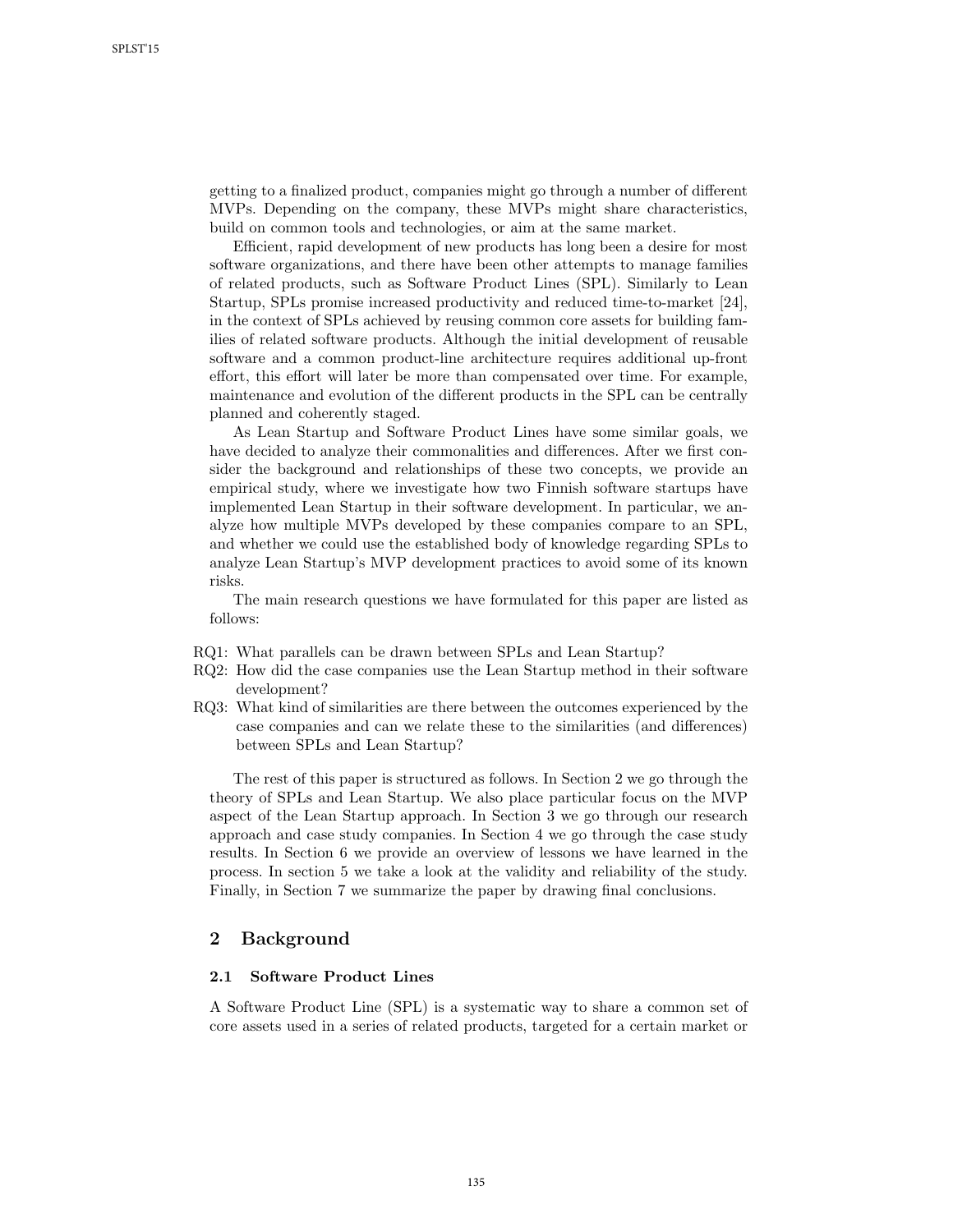

Fig. 1. Software Product Lines

for a specific mission [6]. In technical terms, the creation of an SPL culminates in the creation of an infrastructure that allows rapid, organized production of similar software systems [9]. Such an approach has proven to be efficient for both architecture and component-level reuse [24]. Moreover, an SPL can be seen to include a broad field of different subjects ranging from business to architecture and from processes to organizations [12].

A major goal of an SPLs is strategic reuse: managers, analysts, architects, developers, and testers can avoid performing the same activities over and over again by reusing existing (parameterized, tailorable) assets. SPLs have been regarded as a methodology for developing software products and software-intensive systems in short time and with higher quality [21]. This also allows companies to produce products that closely related to each other with lower cost and higher quality (for example, reduced rates of defects) [11].

There are two principal ways to develop an SPL, and they balance their risks and the aforementioned benefits somewhat differently:

- A proactive reuse-based approach may be adopted in cases where the risk of developing possibly useless assets is accepted. As the shared assets of an SPL are developed before they are used in products, an up-front investment is obviously required. This requires added work in software asset management and introduces the risk of increased time to market for the first products [10]. This approach is typically taken in more mature domains, where the company already has experience in creating similar products and has the expectation of creating many such products in the future.
- A reactive approach—where assets are created and made general on an asneeded basis, and in an evolutionary fashion—can significantly reduce this up-front cost, but at the same time it requires closer coordination within the SPL project [24]. Moreover, this can also lead to a shorter time to market but at the expense of greater levels of re-work and waste.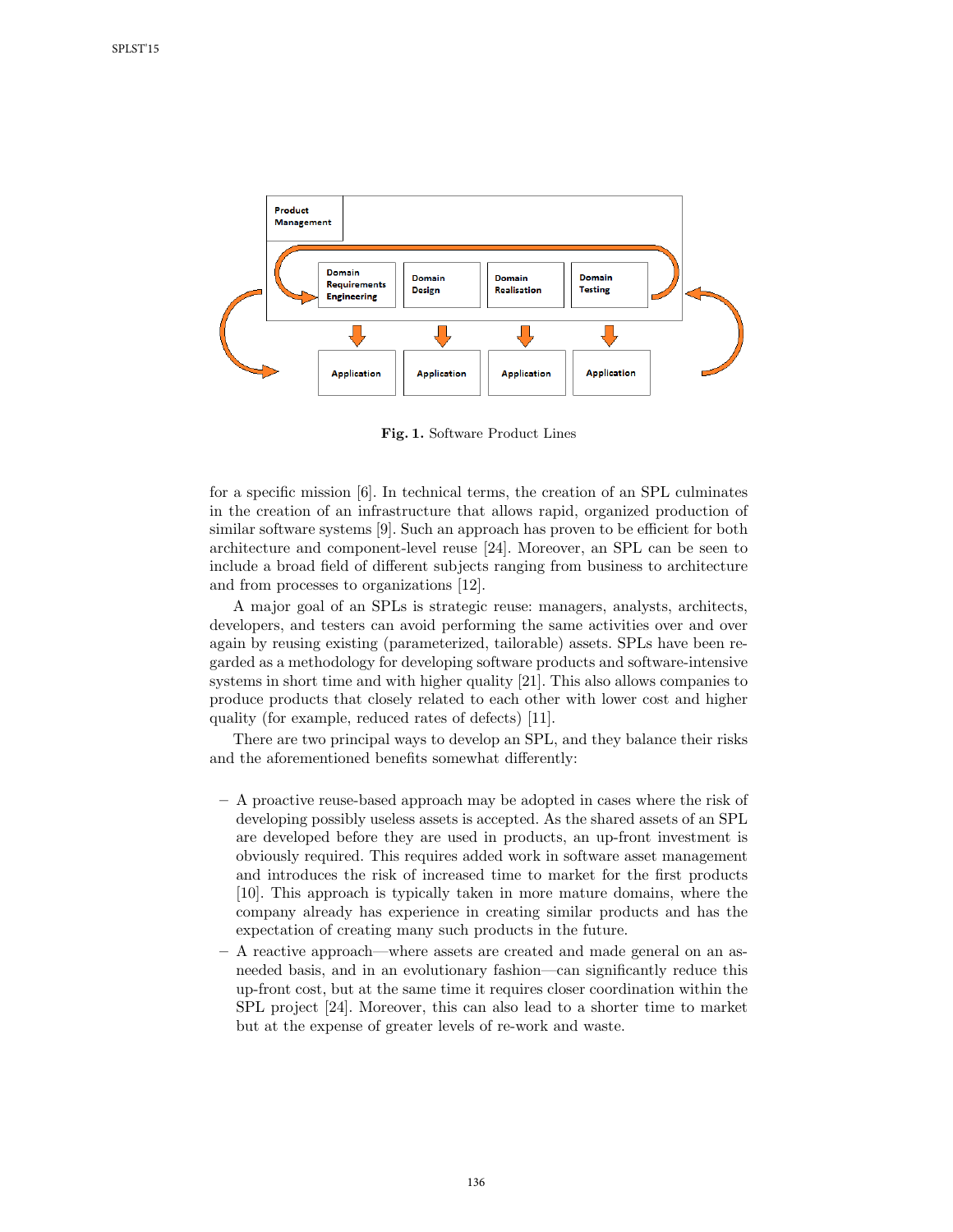Typically SPL product development is divided into two distinct software development processes: the domain and application development processes. The domain process focuses on creating shared, reusable software artifacts for the different applications created in the applications process. The applications build on the domain assets and add functionality, as needed, that differentiates the applications one from another. This is outlined in Figure 1. The nature of the software artifacts in the different application instances is constantly evaluated, and if recurring artifacts are discovered in those applications they are integrated into domain engineering. The split between domain and application development requires domain expertise from the software developers and architects who evaluate what should be part of the domain. [11]

Despite all the advantages of using an SPL, there are some risks and issues related to them as well. For example, [14] describes several challenges, especially for smaller companies. Smaller companies usually have more limited resources for creating holistic product lines and have difficulties in affording full-scale platform development and maintenance. Moreover, their environments are often highly volatile, which increases the risk that the costs of creating the product line exceeds the benefits. In addition, the difficulty of using objective methods without historical data leaves these companies relying on their personal opinions as to whether a given reuse strategy is actually cost-effective.

#### 2.2 Lean Startup

Lean Startup is a model created by Eric Ries and Steve Blank for the development of startups [19] [5], building on the idea that the goal of a startup is to transform new ideas into products. An iterative cycle of building, measuring, and learning is proposed. First, an idea is turned into a piece of software. When customers interact with the produced software, they generate feedback, typically both qualitative and quantitative. Based on this feedback, the startup learns more about their business space, the performance of their designs, and hence the acceptance of their products. In the practical implementation of these cycles, each cycle is typically linked with its own MVP, which is used to test the hypothesis of the current cycle.

The iterative cycle is run as follows (Figure 2). A company initially enters the loop in the ideas state. This means that one has an assumption: a hypothesis of a business plan that is being refined into the first product. This first assumption is called a leap-of-faith assumption, which is based on data outside of the build-measure-learn cycle. The original leap-of-faith assumption is one of the most critical points, but the Lean Startup method provides no way to test it beforehand. The problem should be assessed with customer interviews or other methods for determining initial feasibility. This is then fed into the build-measure-learn as an initial assumption and iterated upon to reach a valid product hypothesis.

The build phase is the transition from the ideas state to the code state. During this phase a version of the product is built, based on the most recent ideas. This product is an MVP, meaning a product that only contains the minimum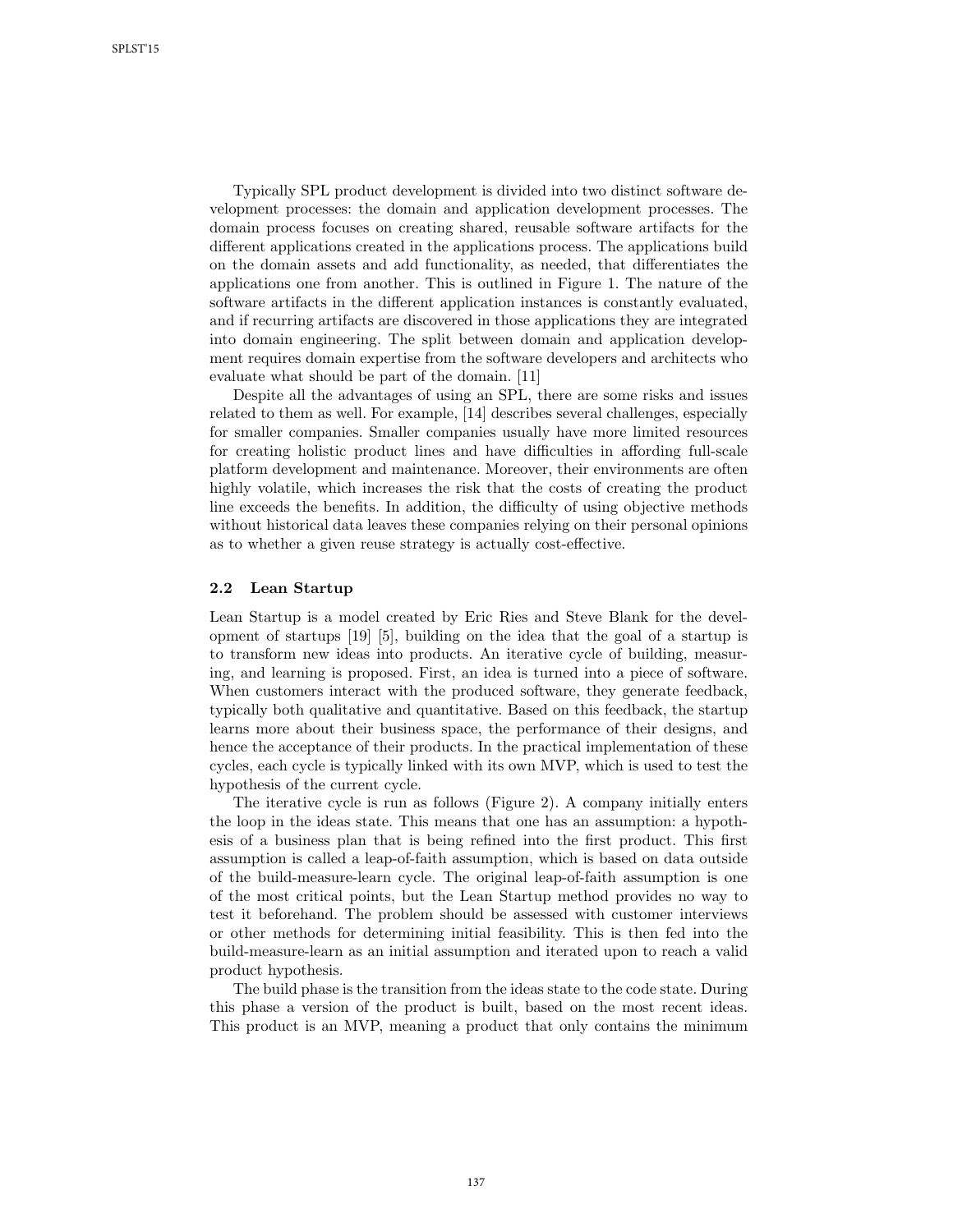

Fig. 2. Build-measure-learn loop

amount of features to make it viable with the minimum amount of work. The goal is to maximize the learning gained from multiple iterations through the build-measure-learn loop.

In the code state, startups have a ready product version of their program. The code is not totally ready—for example, it may not be robust and may not cover a broad range of exceptional conditions—but it fulfills the goals to test the current hypothesis. This is a minimum viable product version. The software should also include analytics code to enable the collection of data about customer behavior, or there may even be two versions of the MVP, to enable A/B testing of the product.

The measure phase is where the product is deployed to the customers. The product is used by real customers and data about their behaviour using the product is collected by the analytics code in the program.

The data state is where the startup has collected data from the usage of the MVP. The purpose of this data is to decide whether product development efforts have led to progress. The data collected from the product should be sufficiently concrete and sufficiently connected to the desired customer outcomes so that it can be immediately acted upon.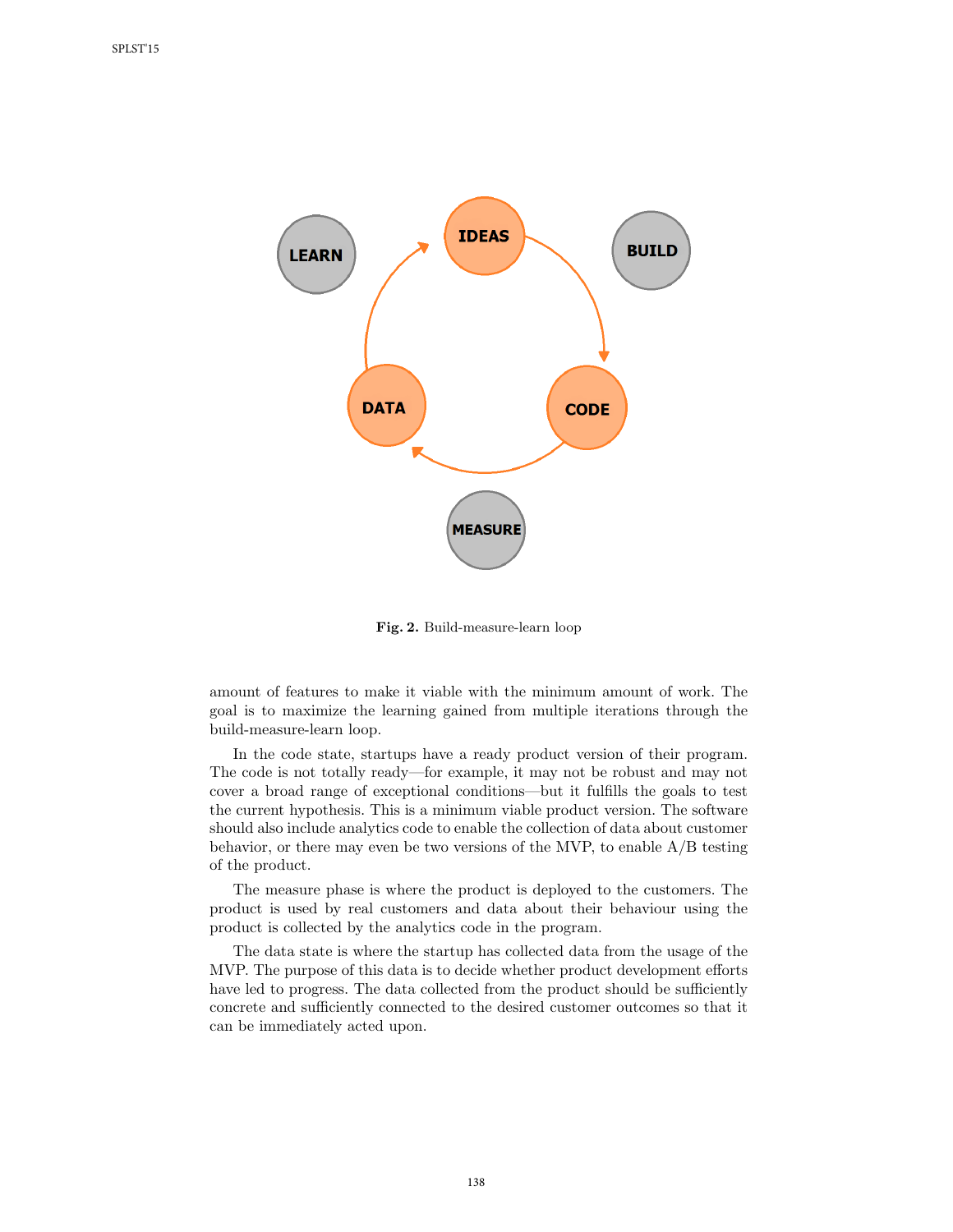

Fig. 3. Lean Startup process

After this comes the learning phase. In this phase the startup compares the data collected to their original product hypothesis and assesses whether learning milestones from the hypotheses have been fulfilled. The data can be used to see if the customer behavior matched the startup's expectations and if the changes made in this iteration have improved the software. For example, one might learn whether the new landing page has increased the amount of subscriptions. If the hypothesis was successful, a new hypothesis should be formulated to further improve the software, ending up back in the ideas phase.

In Lean Startup software development, multiple MVPs are created to help find the optimal business model for the company and to find information about the business space the company operates in. Typically multiple MVP versions are done during the lifecycle of the company, as multiple turns of the buildmeasure-learn loop are iterated. This iterative process is outlined in Figure 3. These MVPs and its subset minimum viable features(MVF) are then used to iterate the different aspects of the startup. During this iterative process multiple MVPs and MVFs are created and evaluated, and further MVPs and MVFs can be built upon the older versions with increasing efficiency.

An MVP might not be used just for finding the optimal business model for the company. The minimum viable product is defined as a version of the product that enables a full turn of the build-measure-learn loop with minimum amount of effort and the least amount of development time. It should contain the features that realize the software solution's unique value proposition and little else, except for logging and metrics integration. The idea is to cut out all non-essential features and leave just the core features of your application. In the same way a minimum viable feature (MVF) is a single software feature with just its basic aspects implemented. [13]

The minimum viable product is not always the simplest possible product if the problem the startup is trying to solve is not simple. Rather, the MVP should solve the core problems or jobs that the customer wants to get done.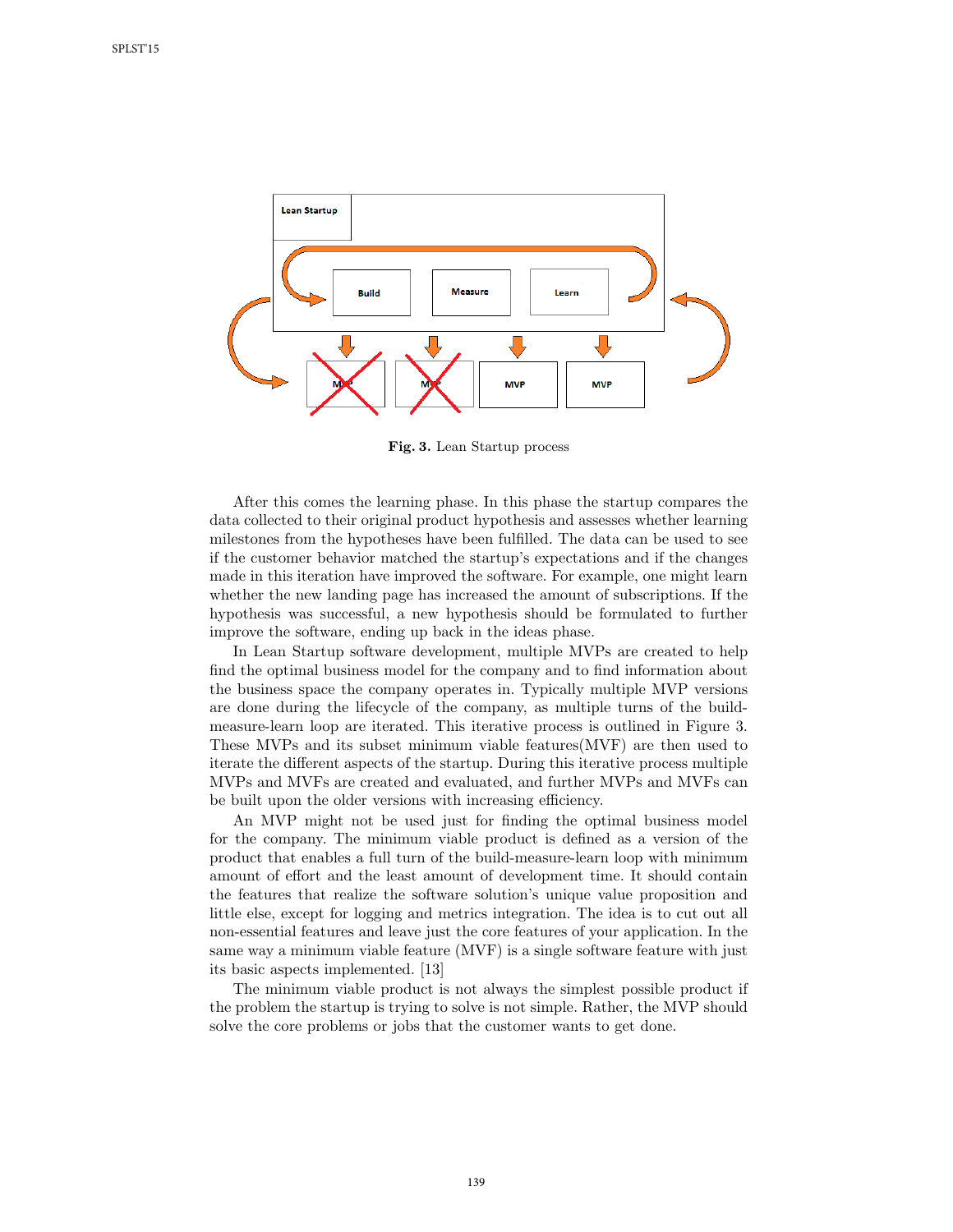Regarding actual software development, Lean Startup does not define any particular model. Instead, various approaches, including Scrum [22, 23], Lean software development [17, 18], and Extreme Programming (XP) [3, 2], are seen to be applicable. The main characteristics desired of the development model are the ability to provide cost-efficient designs that can be experimented with and their rapid development. Moreover, one can consider development approaches (e.g. [15, 16, 8, 7]) that build on experimentation as derivatives of the same mindset.

#### 2.3 Synthesis

Software product lines have been developed to allow a company to produce multiple similar variants of its core product. This product line approach enables the company to push products out to the market faster and more efficiently than before, once the common assets and common architecture have been defined, by reusing shared domain assets for each product version.

Similarly, Lean Startup produces MVPs as fast and efficiently as possible to the market to gain information about the business space of the company and to iterate the company's core product towards a better one. In a sense, these iterations with MVPs eventually produce similar kind of a product line with specific variations to each product that answer the current hypotheses of the company.

The first few MVPs that a startup produces with Lean Startup might differ considerably from each other. This is due to the fact that the startups have limited domain knowledge and are working mainly on the basis of their leap-of-faith assumptions. After validating these first assumptions through MVP iterations, their MVPs should be more and more focused and resemble each other increasingly later on. This is because the company should first learn the things that are the most vital to their business, such as their business model, targeted markets, and the problem they are trying to solve for their customers. This avoids larger modifications in the later stages of product life.

After validating these hypotheses about their initial business space with MVPs, new MVPs should be developed to assist in learning ever smaller and more focused things. This again allows the increase in the reuse of software components from the previous MVPs. For example, if the software company focuses their product on a specific domain, such as web applications, the product line to produce multiple web MVPs could be constructed based on the existing knowledge of what is common in web applications and on top of this create different MVPs. The production (line) of such focused and similar MVPs could be seen as an "Iterative Innovation Engine" - a platform for a core product on which the startup builds its experiments to validate new hypotheses.

Thus, both Software product lines and the Lean Startup method promise increased productivity and faster time to market. Even though they have a different originating context, one from the startup domain and one from the corporate domain, they both are processes to produce multiple similar products. Whereas Lean Startup talks about MVPs, or MVFs, these end up resembling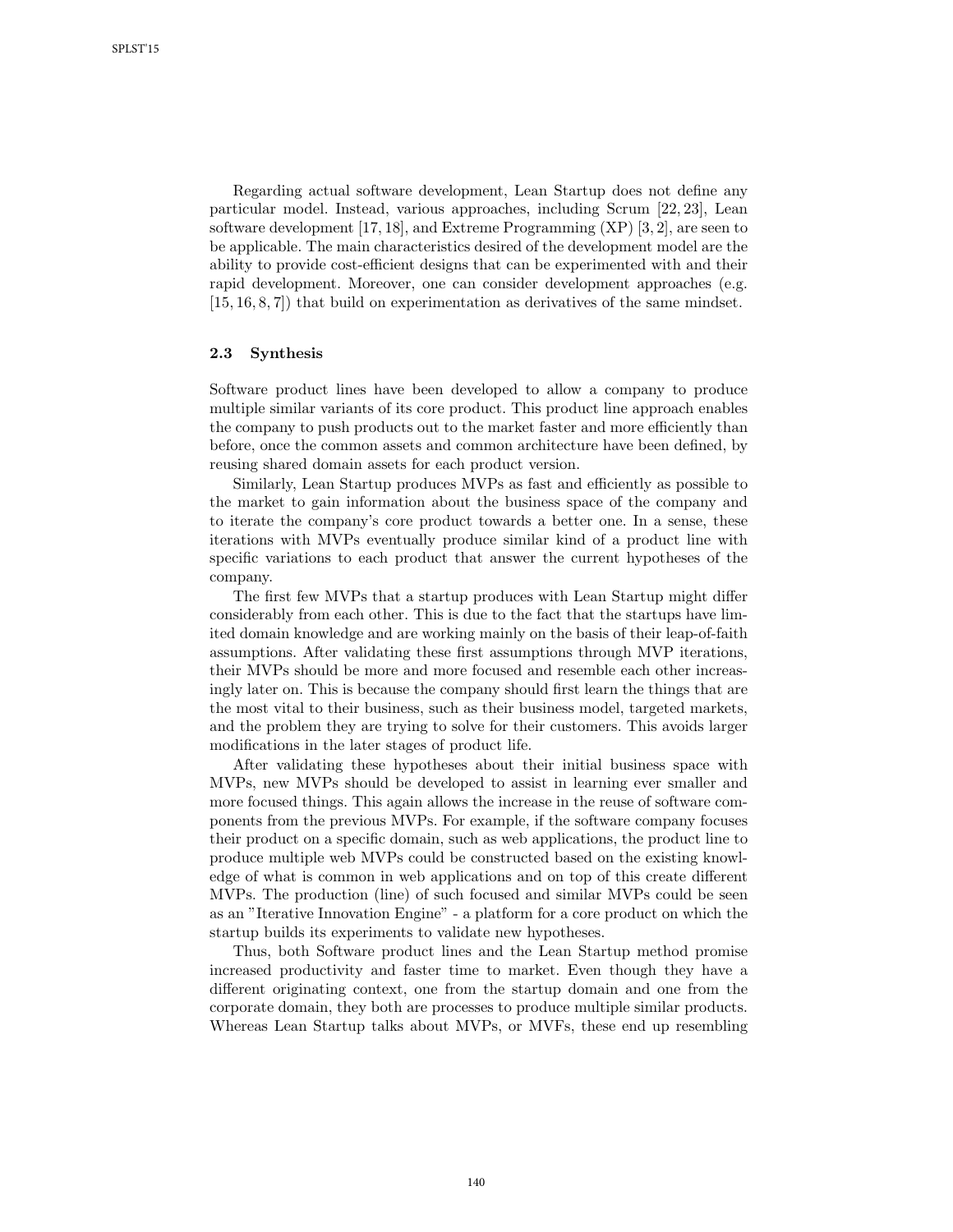similar software artifacts as the different applications in reactive software product lines. One key difference, however, is that the SPL approach plans to produce similar products in parallel, whereas the MVP approach plans to produce them sequentially. Thus the up-front costs and time-to-market of MVPs is lower, but the total lifecycle costs may be higher.

## 3 Case Study

## 3.1 Research Approach

The goal of this study is to investigate how our case startup companies used Lean Startup for their software development in practice. In particular, we address the effect of using MVPs in the creation of new businesses and business models, and the consequences of executing such a process.

This study was executed by performing semi-structured interviews and based on the knowledge of the authors from working in the two case companies. In general, a case study approach is particularly useful in situations where the phenomenon and context are difficult to separate [25, 20]. These semi-structured interviews also allowed for more in-depth discussions, which in turn made it possible to gather more information from the processes of the companies than pre-selected questions would have enabled.

#### 3.2 Case Study Companies

Movendos Movendos is a new software startup focusing on creating effective tools for health and wellness coaching. The main product of the company is the Movendos health coaching platform. The first author of the paper has worked in this company. The goal of the company at the time of writing is to create an online cloud tool to help coaches to keep better track of their trainees and clients and thus enable cost savings for the health service provider.

The company has used the Lean Startup product development and multiple MVPs to iterate its core product to its current state through multiple iterations on it. The original business idea has evolved through the different versions from personal training data tracking, remote heart rate tracking to its current form as a remote training tracking tool.

Taplia Taplia is a software company creating simple and lightweight web applications that can be used to automate the logging of work hours. The products are targeted for field service engineers and other professionals working on time-based assignments. The first and the second author work in this company. Taplia aims at making work time tracking more efficient by removing paper shuffling and manual entry of time slips into a payment system. The company offers product customization on a per-client basis for an additional fee.

The company is still in its early stages of trying to find a valid business plan on which to iterate and produce a profitable business. A few business cases have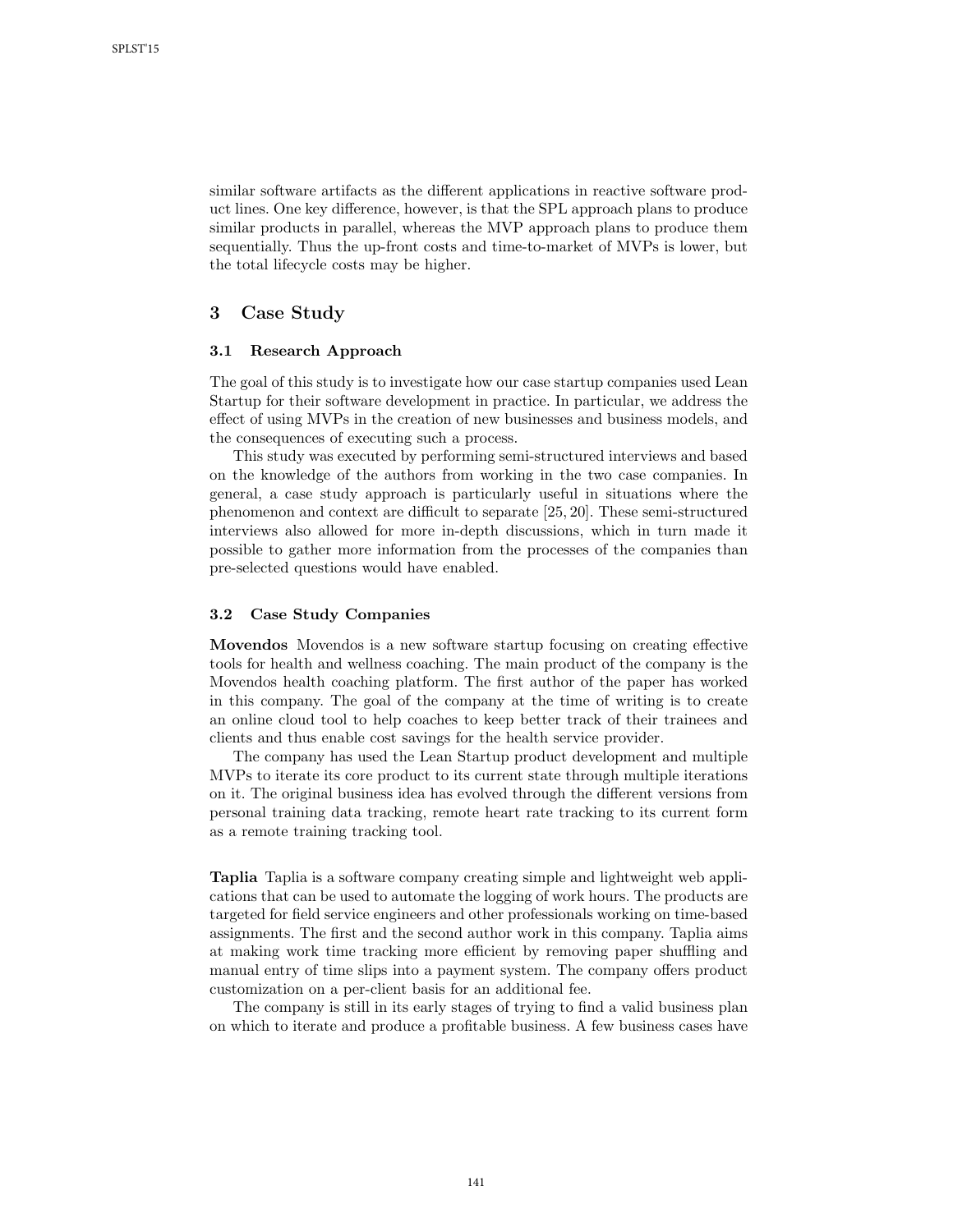been developed with Lean Startup, but it still remains to be seen if the current business model is the final one.

#### 3.3 Software Development in Case Companies

First, we investigated what kind of processes the case companies used for their software development. It turned out that both case study companies followed the iterative development model laid out by the Lean Startup. Although both companies dropped some parts of the Lean Startup methodology, both used the build-measure-learn based iterative method with MVPs. Taplia has produced four MVP products, Movendos implemented three during the time investigated in the study. The MVPs were used to test new product concepts or refine existing ones to guide the company decision making.

Secondly, we compared the different MVP versions developed by both companies and identified some common parts and patterns. The first MVP for Movendos was a test of a product concept for mobile heart rate and gym log tracking on a mobile platform. The second MVP was a more generalized version intended for tracking all exercises and food diary data with a mobile platform. The third product was expanded to include more focus on the coach using the system and transferred to the web platform. In total Movendos created three MVPs in the web application domain.

For Taplia, the first MVP done was a work-hour-logging web application for the mobile environment. The second was an hour-logging and planning application for gym employee hour tracking. The third was a work-logging and customer work order tracking tool for constructions companies. The fourth was an expanded gym employee hour planning and tracking software in the cloud. In total Taplia created four MVPs in the web application domain.

In both companies, the MVPs were based on the same core web technologies, which were also used in different MVPs. Although Lean Startup promotes the possibility to make radical pivots if an MVP is unsuccessful, both of the companies were highly web software oriented from the beginning and thus neither of the companies changed their initial decision on producing web software. Therefore, the later MVPs in the companies were generally developed faster as there was considerable opportunity to reuse gained knowledge of these technologies. For example, parts of the UI components were reused between the different MVP versions. However, in some cases technology switches were made and the core technologies were updated or changed. All in all, the case companies felt that the Lean Startup allowed the companies to develop their MVPs efficiently and learn rapidly from customer feedback.

Finally, we looked into the situations where the case companies ended up by following Lean Startup. Despite the advantages of reuse options, both companies also found out difficulties in their implementations of Lean Startup. In both of them, the termination of completed MVPs turned out to be difficult, and consequently the companies ended up with multiple products, each with a small user base each in use at the same time. By the book, however, MVPs are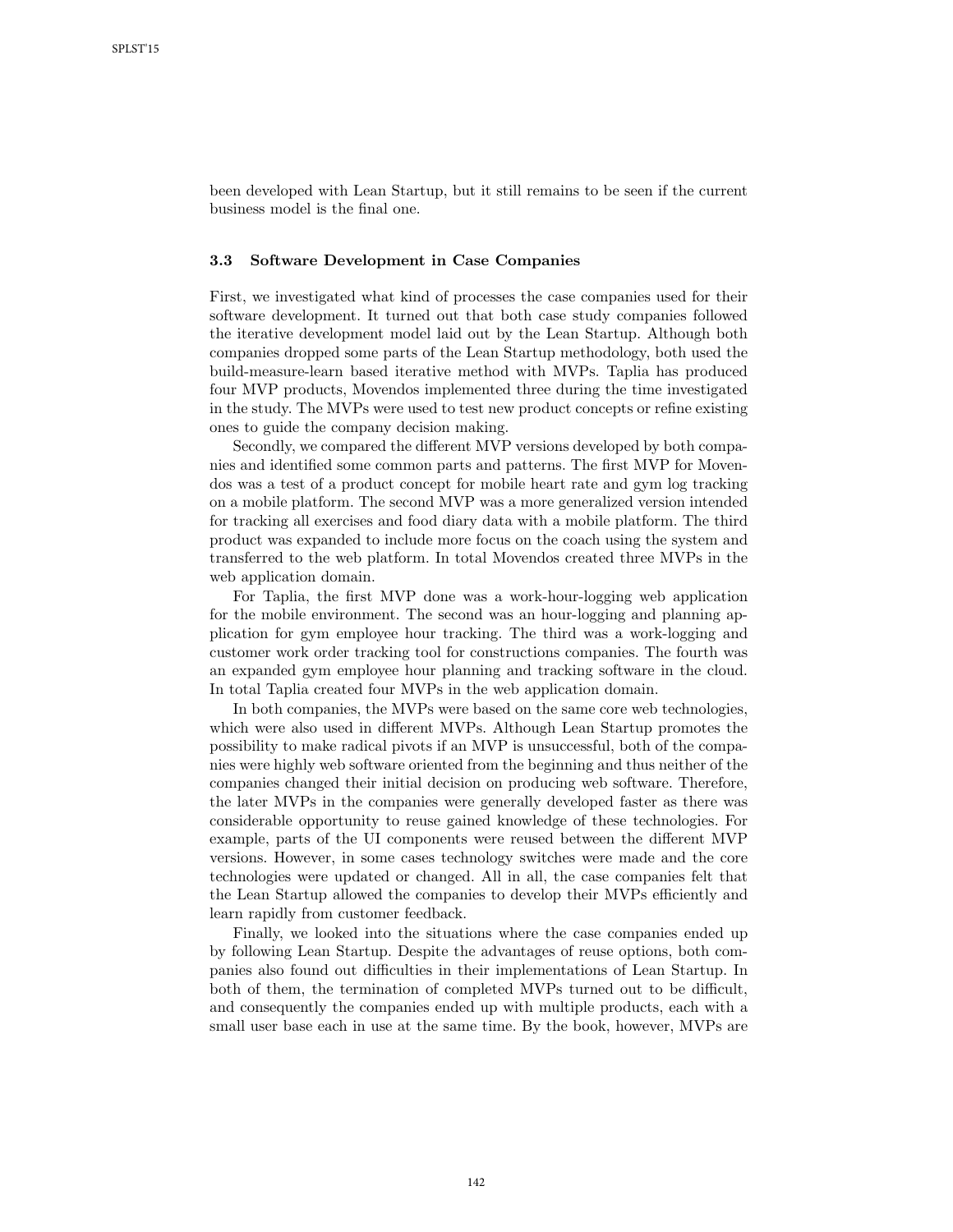primarily intended for learning purposes, and therefore only the fittest of the MVPs should survive (Figure 4).



Fig. 4. Survival of the fittest MVPs

In our view, the closing of previous MVPs and freeing their resources could allow companies to make more extensive pivots, and therefore end up with a stronger final product. However, the situations our case companies ended up with resembled an involuntary (and sub-optimal) product line depicted in Figure 5.



Fig. 5. Involuntary product line from MVPs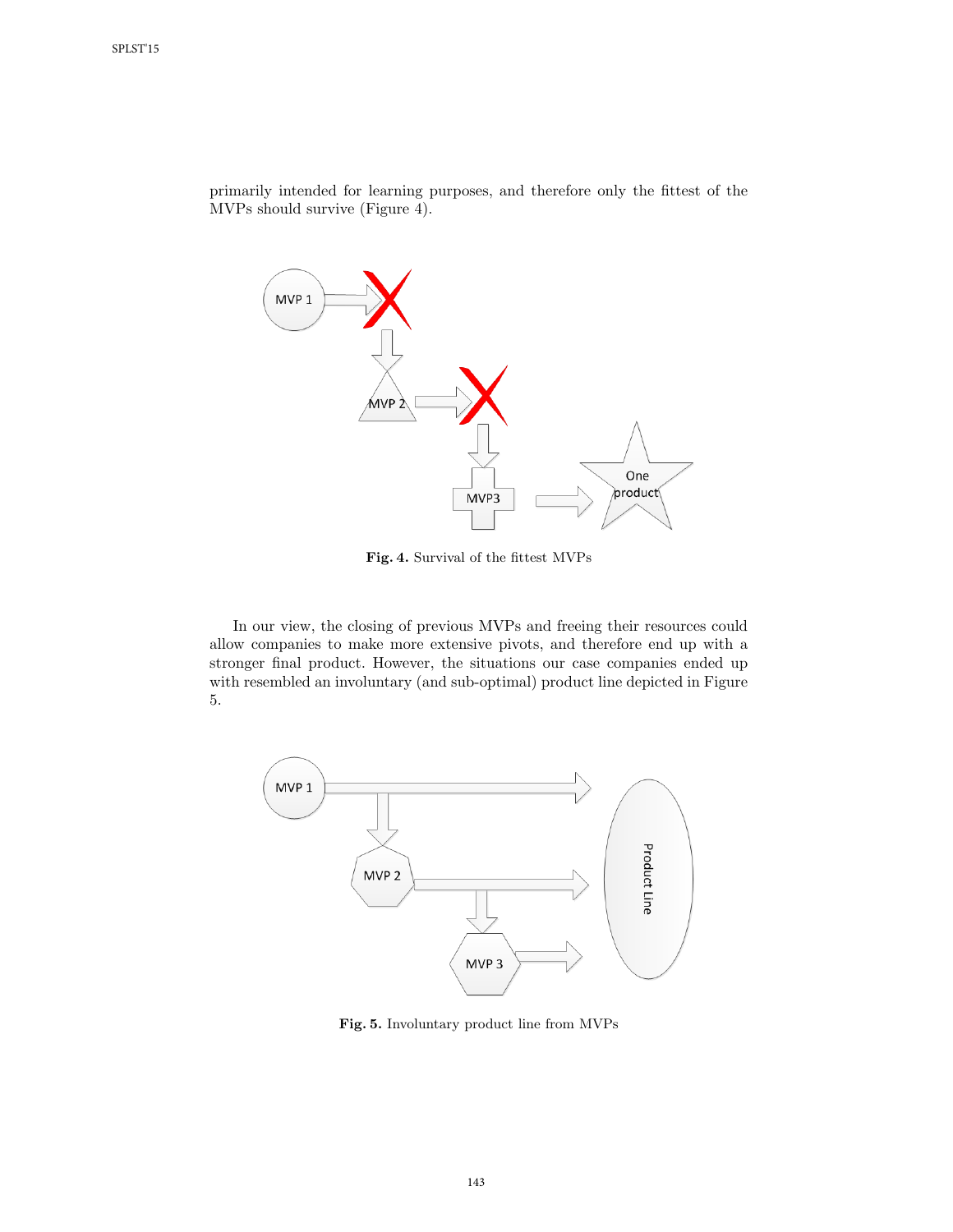Both companies faced the same major challenges in the latter phases of the MVP development. When an MVP was developed and introduced to the customer, it became very difficult to stop developing it further, even if the customer feedback was not very good. Taplia customers even wanted to continue using older MVPs that were created for early prototyping and testing. Thus, shutting down the MVPs was not possible without risking the unhappiness and potential loss of these customers. This led to a situation where Taplia had to support multiple versions of practically the same MVPs at the same time but in practice mostly separately from each other. Movendos also had similar situations, where multiple versions of an MVP were in development at the same time. There was an overlap between finishing one MVP and starting to design another one. The first MVP was also in use with a customer at the same time as the development of the second one was progressing.

In these cases some individual features were beneficial to the customer and even though the MVP itself was not successful enough for further development. The customer, and therefore also the business, relied on those few individual features. If the MVP had been discontinued, the customer would have been unhappy, and the companies would have lost significant amount of business they had been able to attract. This led to the situation, where both companies decided to further maintain unsuccessful MVPs, despite the fact that they tied valuable development resources to relatively unprofitable applications when considering the full potential of companies.

## 4 Discussion

SPLs are typically seen as means to reuse existing assets. They require the separation of a common core from which different products can be efficiently derived over their lifetime. In MVPs, on the other hand, reuse is mostly opportunistic, and the emphasis is in the speed of development and meeting a minimum set of key requirements. Thus, reuse with MVPs only takes place, if a new MVP happens to be similar to the previous ones. Moreover, variability can only be seen in hindsight, by comparing a longitudinal set of features included in designs. For example, in the studied cases, the different MVPs used the same web technologies and even the same UI components. In this sense, both of the cases produced their MVPs by sharing some important core assets, which could be interpreted as a realization of an SPL, if executed properly. In a true SPL, however, the variability is created and evolves over time as well, but in a planned, managed, and controlled fashion.

Keeping multiple MVPs alive simultaneously led to resourcing problems in Movendos and Taplia. Every product was allowed to bloom. We propose that this kind of a situation can be seen as the creation of an unhealthy, accidental SPL, where the scope of the SPL is not managed—that is, where each MVP and their features were all maintained as core assets forever. This inevitably leads to a situation of "death by 1000 cuts", where the excessively broad scope bleeds the companies of resources. To summarize, while it is true that a Lean Startup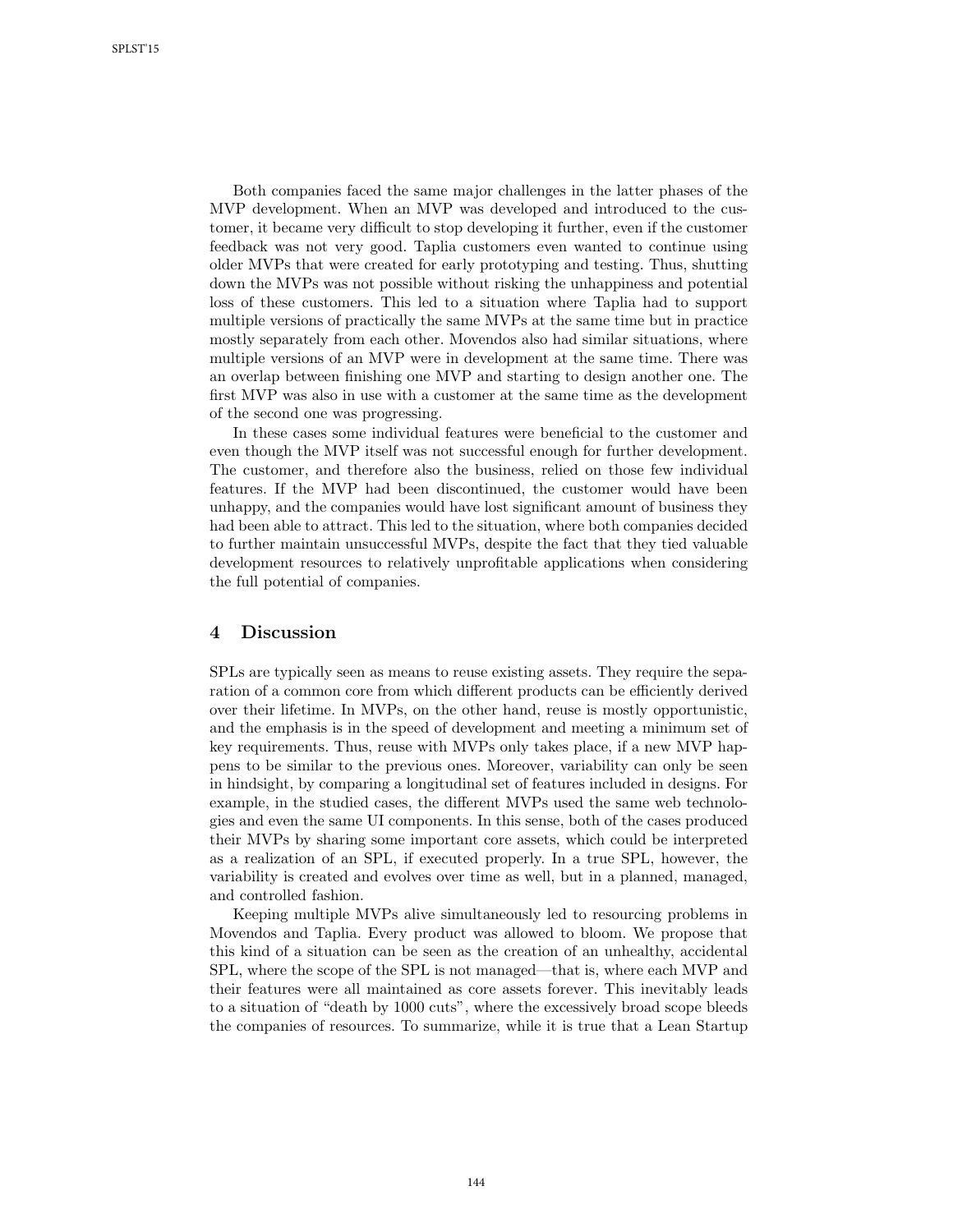must be focused primarily on the short-term, and an SPL is focused more on the medium and long-term, the short-term focus of the Lean Startup does not abdicate the company from the responsibility of doing cost-benefit analyses [1].

Additionally, we propose that resource spending in the above situation steers the MVPs to be more similar with each other, since more pressure tends to emerge towards reuse than towards closing more MVPs. However, the technical basis of the MVP-driven product line cannot become as solid as an SPL, because the ad-hoc reuse practices will not produce as sustainable and well-thought set of assets. Still, the eventual situations inside the case companies studied in this paper resemble the outcomes of using SPL method, with their multiple MVPs alive and kicking. Thus, the main difference between the SPL and MVP is in how the eventual outcome is understood and valued. In SPLs the outcome is a basis for new products, worth being developed further, and adequately maintained. In MVP, on the other hand, the outcome is often something to be thrown away and used only as a means to learn and understand the customer needs.

To study these similarities between SPLs and Lean Startup's MVP development even further, we also compared the two methods and the risks they involve. We found that creating MVPs introduces similar risks to the organization as developing an SPL. These are discussed in more detail in the following.

Developing useless assets. The risk of developing possibly useless assets can be seen as the leap of faith assumptions taken with the first MVP versions. Also improper validation of the build-measure-learn cycle could lead to creating a new useless MVP version if the assumptions which upon it is based are false. In SPLs, by contrast, similar risk is associated with support for products that will never be produced—in other words, getting the SPL scope wrong.

Reuse related risks. The need for close coordination of reusing assets in an SPL can be seen similar as making unnecessary changes to an MVP, for example switching technologies, even though the switch is useless. This requires larger development effort than the simplest MVP production, and if the technology switch is not directly associated to an MVP hypothesis, it is a wasted effort. The same coordination is needed in SPLs where decisions on when to reuse assets or create new ones are also crucial.

Resource limitations. The limited resources in a startup environment and MVP development are directly related to the way SPLs are used to optimize resource usage by reusing components between different MVP versions. Startup companies have higly limited resources and resource management is critical. SPL theory could be used to guide these decisions in a startup environment.

Volatility and uncertainty risks. Highly volatile and uncertain environments are typical for startup companies that do not yet know their business space fully and are still exploring for the right product. The same problems of exceeding benefits while developing a reusable platform in SPL can be seen as the same risk, as creating reusable MVP components. We cannot clearly say what part should be reused without the use of historical data that recent startups do not have. The uncertainty is also tied to the lack of objective methods for evaluating component reuse in SPLs. The same problem surfaces in MVP development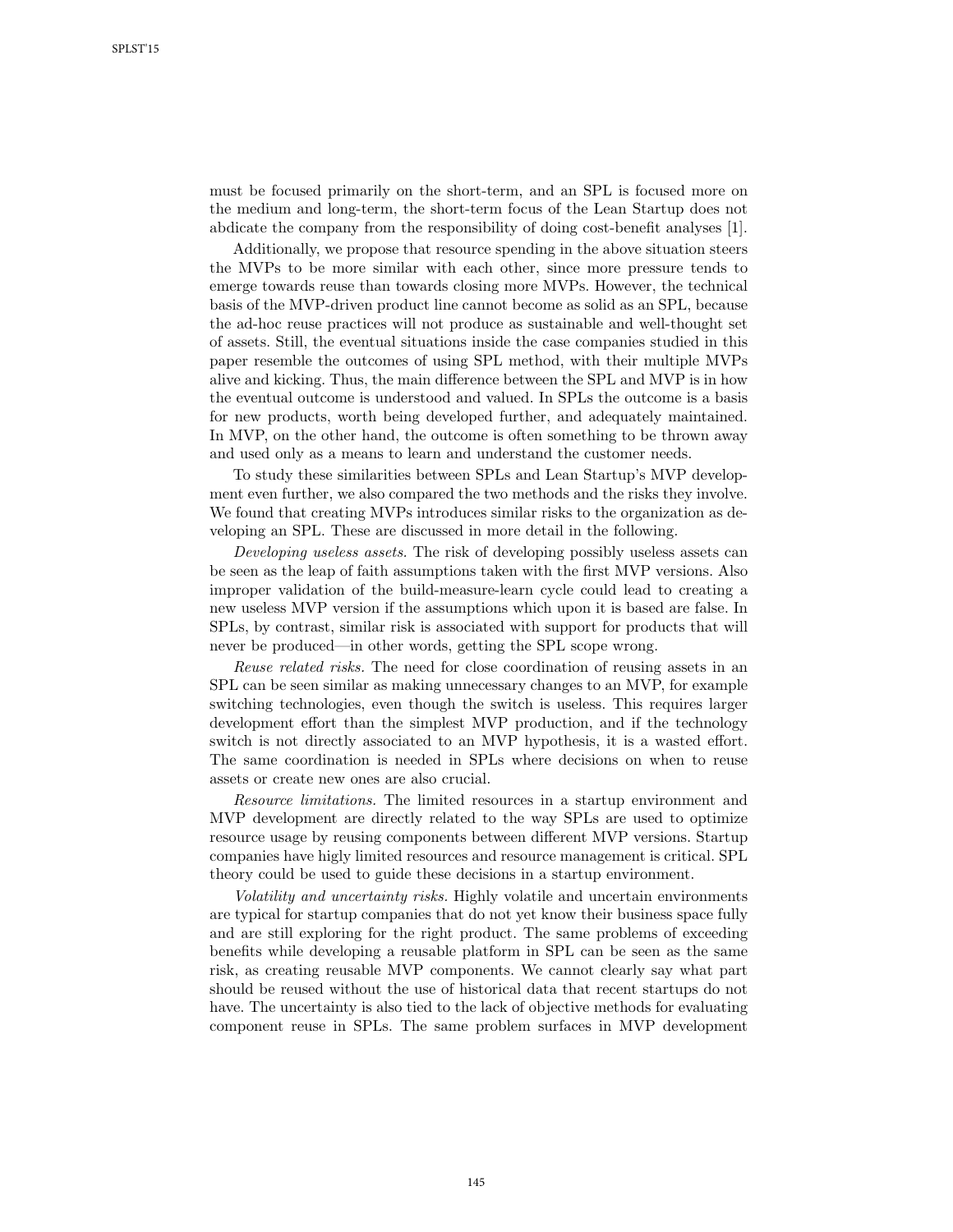when the company has to create MVP metrics and hypotheses to evaluate the changes made in the different MVP versions. At the same time component reuse and what to change to the next MVP should be analyzed. This might be higly variable, based on the results of the test MVP, and because one cannot be sure if the MVP test will be a success before executing the tests, planning component reuse becomes extremely difficult.

# 5 Validity and Reliability

Internal validity is a critical examination of whether the experimental treatment makes a difference; that is, whether the independent variable actually causes the changes seen in the dependent variables being examined [25]. Given that this was a relatively small case study, there was no control group, so it was impossible to run this study as a classic controlled experiment. Hence we can make no inference of causality, but can only observe relations that may merit further study.

External validity is a critical examination of whether the results of the study are generalizable [25]. The external validity of the case studies presented here is hampered by the fact that it is based on just two case study companies. These companies volunteered their data and as such they do not represent a random sample of software startups in Finland. Also as both companies are from Finland this study represents the behaviour of companies in the Finish operating environment.

### 6 Lessons Learned

The most important lesson learned from this study is that both Lean Startup and Software Product Lines require long-term strategies to be successful. A focus on gaining short-term benefits by first creating products rapidly and then iterating them quickly results in the achievement of some characteristics of both approaches, but not really in the benefits promised by neither of the approaches. In practice, however, startups—if they are operating on severely limited budgets will likely choose short-term gains over following either of the approaches by the book simply because there are daily operations and practicalities to take care of. In this case they may experience the worst of both worlds: little strategic advantage is gained, because the assets created can not be broadly reused, and reduced agility over time as the software needing to be maintained grows in size and complexity, while losing its conceptual integrity due to rapid small modifications. The results indicate that it is reasonable to advocate closing MVPs without transfering any code forward in the development.

In the best possible world, combining Lean Startup and SPLs can result in an SPL that is actually the MVP for the company that is being built. However, this requires 1) carefully analyzing and controlling the scope of SPL, and 2) the ability to rapidly validate the business value of the technical construct. However, since creating a successful SPL requires considerable investment, aiming at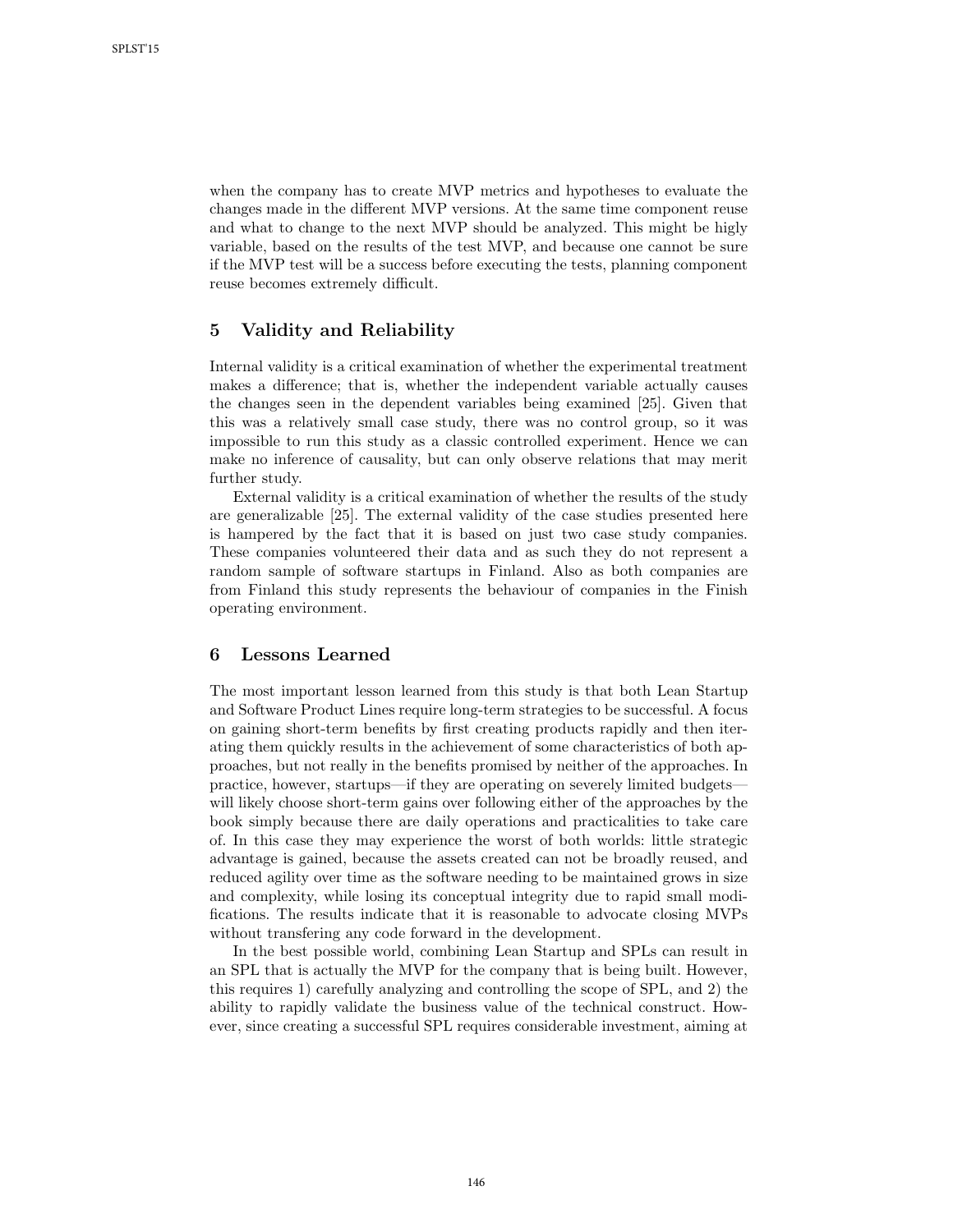such an MVP will be even more complicated and costly than simply creating a more traditional product, which would also in most cases better correspond to Lean Startup ideals. Therefore, while displaying some promise, combining the two approaches is not a straightforward recipe for automatic success. Instead, a successful execution of Lean Startup and SPL creation requires careful thought, strategic planning, and good insights into future trajectories for the MVP. However, we do acknowledge that the MVPs can be created with a faster cycle using common core components, provided by an SPL.

Regarding the literature review performed for this paper, we found that while SPLs have been extensively studied, there are fewer reports regarding the use of the Lean Startup methodology in practice. Consequently, we believe that the experiences reported in this paper help in understanding how Lean Startups work in practice, as well as the risks associated with the approach. However, further research is required to gain more conclusive data on benefits and pitfalls of this combination.

# 7 Conclusions

Software Product Lines and Lean Startup, via its MVP model, promise increased productivity and reduced time to market. In this paper, we are reporting findings from our case study based on observing two companies and investigating their style of Lean Startup software development, where SPLs were formed by the differing MVP versions. These SPLs closely resemble classic SPLs – the handling of MVP versions, their component reuse, customer adherence, and lifecycle management are similar to SPLs, albeit on a faster time scale. However, the creation of SPLs was at least partially accidental due to mishandling MVP lifecycles, which is the root cause for the creation of an involuntary SPL. This multitude of products then consumes resources that could benefit companies more when invested in a more focused fashion.

Finally, there are numerous directions for future research. To begin with, in this paper we are reporting experiences from Finland only, and therefore extending the research to cover other countries is an obvious possibility. In addition, studying the different funding models of startups and their role in the resulting product and company strategy is also a subject for future research.

# References

- 1. Asundi, J., Kazman, R., Klein, M.: Using economic considerations to choose among architecture design alternatives. Tech. rep., DTIC Document (2001)
- 2. Beck, K.: Embracing change with extreme programming. Computer 32(10), 70–77 (1999)
- 3. Beck, K.: Extreme programming explained: embrace change. Addison-Wesley Professional (2000)
- 4. Blank, S.: The four steps to the epiphany. K&S Ranch (2013)
- 5. Blank, S., Dorf, B.: The startup owner's manual. K&S; Ranch (2012)